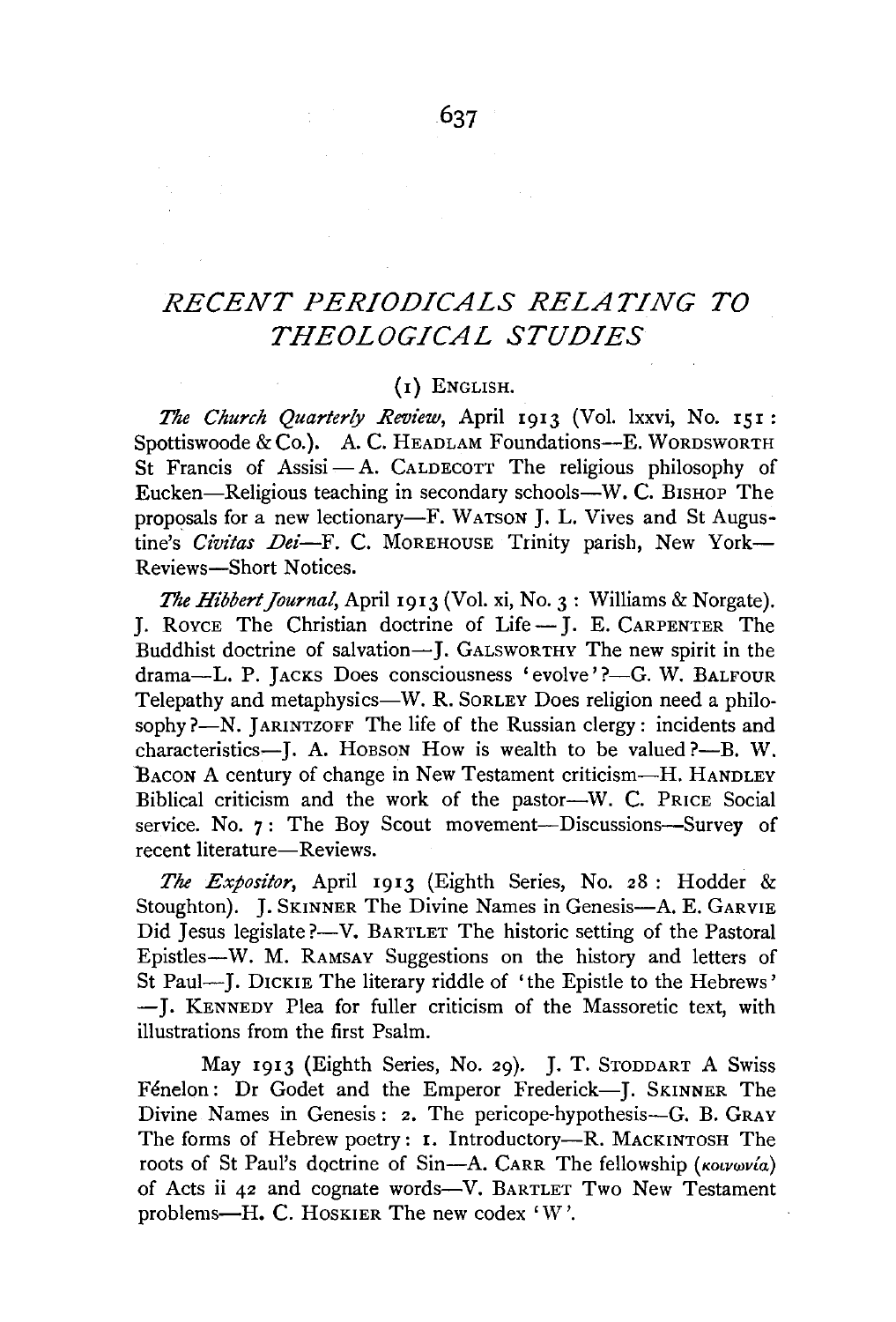## 638 THE JOURNAL OF THEOLOGICAL STUDIES

June 1913 (Eighth Series, No. 30). W. A. CURTIS 'Raise the stone: cleave the wood '-I. SKINNER The Divine Names in Genesis: 3. Recensions of the Septuagint-H. C. HOSKIER The new codex 'W' -W. MONTGOMERY Some textual conjectures in verifiable material-N. J. D. WHITE Love that covers sins-V. BARTLET Two New Testament problems-G. B. GRAY The forms of Hebrew poetry: 2. Parallelism: a re-statement.

#### (2) AMERICAN.

*The American Journal* of *Theology,* April 1913 (Vol. xvii, No. 2: Chicago University Press). A. W. VERNON Can an efficient theology be dependent on historical facts ?-H. GRESSMANN The sources of Israel's Messianic hope-A. V. W. JACKSON The ancient Persian conception of salvation according to the Avesta or Bible of Zoroaster-J. A. FAULKNER Luther and the bigamous marriage of Philip of Hesse -C. E. FRYER The numerical decline of Dissent in England previous to the industrial revolution-Critical Notes-Recent theological literature-Brief mention-Books received.

*The Princeton Theological Review,* April 1913 (Vol. xi, No. 2 : Princeton University Press). H. McA. ROBINSON David Livingstone -B. B. WARFIELD Concerning Schmiedel's 'Pillar-passages'-Reviews of recent literature.

#### (3) FRENCH AND BELGIAN.

*Revue Benedictine,* April 1913 (Vol. xxx, No. 2 : Abbaye de Maredsous). G. MORIN I Pro Instantio, contre l'attribution à Priscellien des opuscules du manuscrit de Wurzbourg: II Un passage énigmatique de S. Jérôme contre la pèlerine espagnole Eucheria ?-J. CHAPMAN On the *Decretum Gelasianum de libris recipiendis et non recipiendis*-D. DE BRUYNE Les notes liturgiques du *Codex Forojuliensis* -J. CHAPMAN I Barnabas and the Western Text of Acts: II The metrical clausulae of Papias-G. MoRIN Notes liturgiques: 1 Une collecte romaine du sacramentaire gelasien citee par un ecrivain espagnol des environs de 494 : 2 La lettre preface du *Comes* AD CoNSTANTIUM se rapporterait au Lectionnaire de Claudien Mamert?: 3 Un opuscule de l'époque carolingienne sur la raison d'être des Quatre-temps-Comptes rendus - Notes bibliographiques - U. BERLIERE Bulletin d'histoire bénédictine.

*Revue d'Htstoire Eccllsiastique,* April 1913 (Vol. xiv, No. 2: Louvain, 40 Rue de Namur). J. FLAMION Saint Pierre a Rome: examen de la thèse et de la méthode de M. Guignebert *(à suivre)*-C. TERLINDEN Le conclave de Léon XII (2-28 septembre 1823) d'après des documents inédits-C. MOELLER Frédéric Ozanam et son œuvre historique,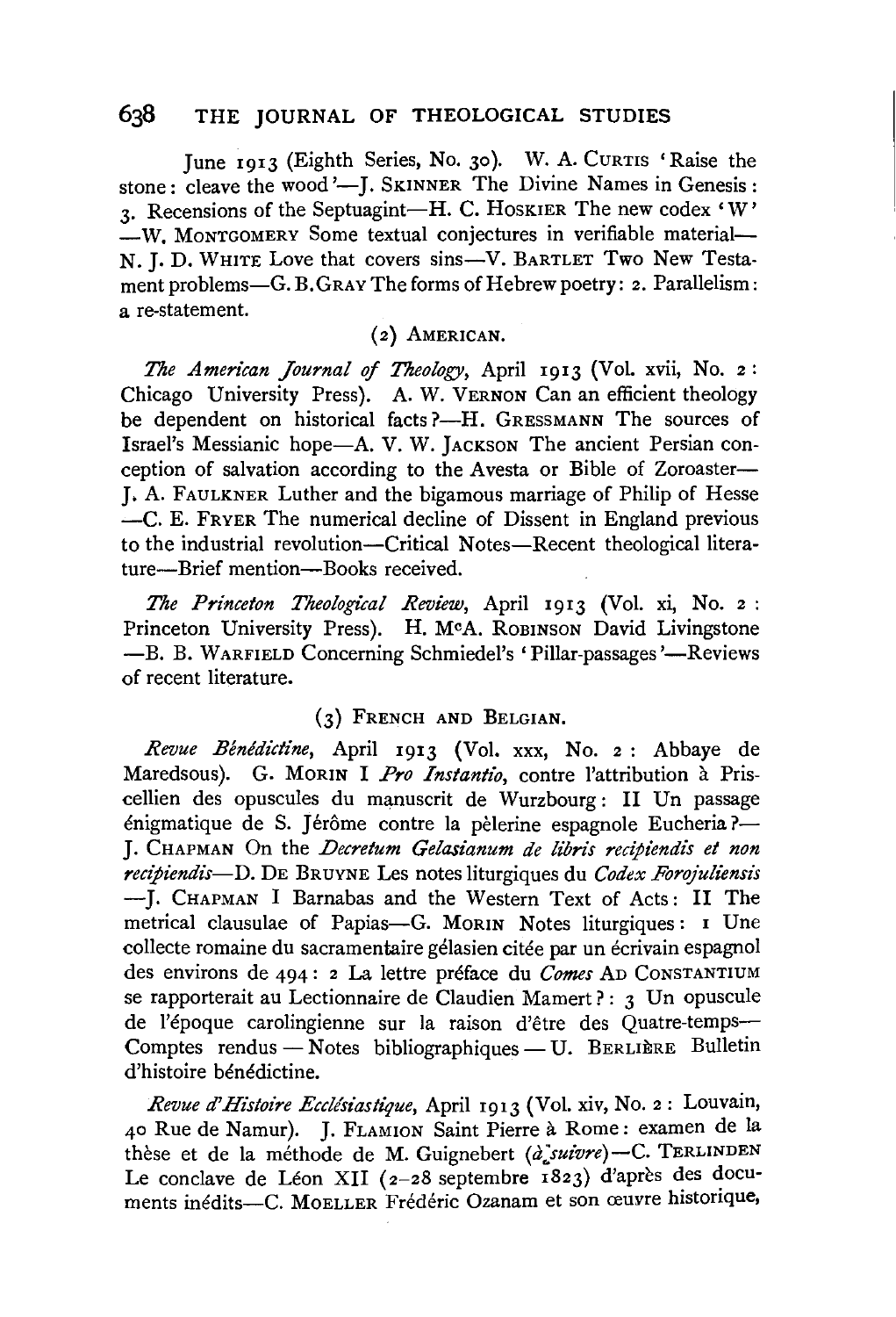## PERIODICALS RELATING TO THEOLOGICAL STUDIES **639**

23 avril 1813-8 septembre 1853-Comptes rendus-A. BAYOT Le R. P. Joseph Van den Gheyn S.J., conservateur des manuscrits a la Bibliothèque royale de Belgique  $(1854 - 1913)$ — Chronique—Bibliographie.

*Revue de l'Orlent Chrttlen,* January 1913 (N. S. Vol. viii, No. r: Paris, 20 Rue de Regard). F. NAu Les pierres tombales nestoriennes du musée Guimet-M. CHAÎNE Une homélie de saint Grégoire de Nysse (texte copte et traduction française)  $(f_n)$ -J. BABAKHAN Essai de vulgarisation des *Homtflles me'trlques* de Jacques de Saroug *(suite}-* F. NAu La version syriaque de l'histoire de Jean le Petit (texte syriaque et traduction française) (suite)-S. GREBAUT Littérature éthiopienne pseudo-clementine : Ill Traduction du Qalementos *(sulte)-M.* BRIERE Une homelie inedite de Theophile d'Alexandrie (texte syriaque et traduction française)-L. DELAPORTE Catalogue sommaire des manuscrits coptes de la Bibliothèque nationale de Paris (suite)-S. GRÉBAUT Chronologie des patriarches d'Alexandrie ( $\hat{n}$ n)-S. GRÉBAUT i Les jours fastes et néfastes d'après le ms. éthiopien nº 3 de M. E. Delorme : ii La saison des pluies : iii  $\hat{A}$  propos de l'anaphore de saint Athanase : iv Histoire de l'apostasie du diacre Léonce et de la mort du Juif Isaac -Bibliographie.

*Revue d'Hi'stot're et de Lz'tte'rature Relz'gieuses,* March-April 1913 (N. S. Vol. iv, No. 2 : Paris, 62 Rue des Eccles). P. SAINTYVES Les origines liturgiques du miracle de l'eau changee en vin-A. VANBECK La pénitence dans Origène—A. Lorsy Dionysos et Orphée—R. MASSIGLI Le décret pseudo-gélasien : à propos d'un livre récent--A. Lorsy Le totemisme et l'exogamie *(jin)-Chronlque bi'bllographlque:* Ill Histoire des religions: ouvrages généraux : IV Religions des non civilisés— *Faits et documents religieux contemporains.* 

May-June 1913 (N. S. Vol. iv, No. 3). A. Loisy Les mystères d'Éleusis---A. LAGARDE Saint Augustin a-t-il connu la confession?--A. Lorsy De quelques arguments contre l'historicité de la Passion-*Chronique bibllographique:* IV Religions des non civilises *(suite)* : V Religion assyrienne et autres cultes semitiques : VI Religion des Perses: VII Religion romaine - Faits et documents religieux con*temporalns.* 

# (4) GERMAN.

Zeitschrift für die neutestamentliche Wissenschaft und die Kunde des *Urchristentums,* February 1913 (Vol. xiv, No. 1: Giessen, A. Topelmann). E. PREUSCHEN Untersuchungen zur Apostelgeschichte I-H. BöHLIG Zum Begriff Kyrios bei Paulus-H. WAITZ Das Evangelium der zwölf Apostel: II-H. DUENSING Ein Stiicke der urchristlichen Petrus-